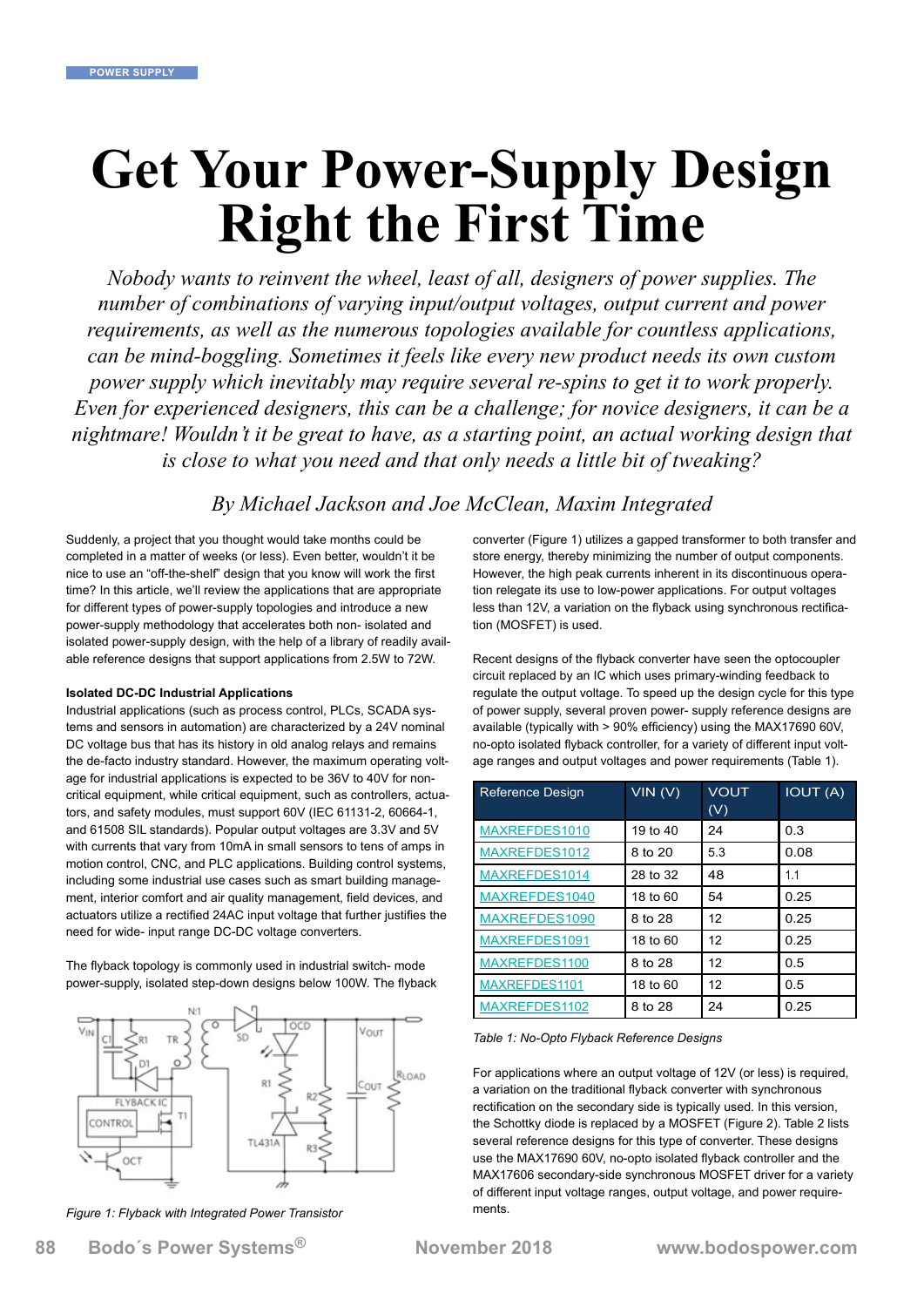

*Figure 2: Simplified No-Opto Flyback Schematic with Synchronous Rectification*

| <b>Reference Design</b> | VIN(V)   | VOUT (V) | <b>IOUT (A)</b> |
|-------------------------|----------|----------|-----------------|
| MAXREFDES1002           | 18 to 36 | 12       | 0.5             |
| MAXREFDES1022           | 10 to 50 | 5        | 2               |
| MAXREFDES1086           | 8 to 28  | 5        | 0.5             |
| MAXREFDES1087           | 18 to 60 | 5        | 0.5             |
| MAXREFDES1088           | 8 to 28  | 12       | 0.25            |
| MAXREFDES1089           | 18 to 60 | 12       | 0.25            |
| MAXREFDES1094           | 8 to 28  | 12       | 0.5             |
| MAXREFDES1095           | 18 to 60 | 12       | 0.5             |

*Table 2: Synchronous No-Opto Flyback Reference Designs*

#### **Non-Isolated DC-DC Industrial Applications**

For step-down DC-DC conversion at lower input voltages (<60V), where safety is not a concern, an isolated power supply is unnecessary. Where higher output current (from several milliamps for sensors to several Amps for motor controllers) is required, a synchronous buck (step-down) architecture (Figure 3) will suffice. Several variations on the multiple-output step-down DC-DC converter for a variety of input voltage ranges and output power requirements are shown in Table 3.



| MAXREFDES1009 | 37 to 57   | 5 to 12        | $0.3$ to 1  |
|---------------|------------|----------------|-------------|
| MAXREFDES1019 | 24 to 24   | $-20$ to $+20$ | $0.05$ to 2 |
| MAXREFDES1033 | 11.5 to 13 | $3.3$ to 5     | -3          |
| MAXREFDES1039 | 36 to 51   | 16 to 24       | 2. to 4     |

*Table 3: Synchronous Buck Reference Designs*

#### **Offline Industrial Applications**

Some industrial applications require a regulated DC power supply that is generated from an AC 120V or 240V mains voltage (offline) input (Figure 4).



*Figure 4: AC-DC Power Supply*

Table 4 lists three different reference designs for these applications based on the MAX17595 peak-current-mode controller with output current drives.

| <b>Reference Design</b> | VIN (AC V) | VOUT (V) | <b>IOUT (A)</b> |
|-------------------------|------------|----------|-----------------|
| MAXREFDES1013           | 200 to 240 | 24       | 0.5             |
| MAXREFDES1036           | 195 to 265 | 4.5      | 4.5             |
| MAXREFDES1037           | 103 to 238 | 24       | ີ               |

*Table 4: Offline Power Supply Reference Designs*

#### **Computing Applications**

Power supplies for computing applications have a requirement for low output voltages (< 5V for microprocessors and memory devices) with high output current drive. For these applications, the synchronous single output buck architecture is an appropriate solution. Some reference designs that employ this architecture are shown in Table 5.

| <b>Reference Design</b> | VIN(V)     | VOUT (V) | <b>IOUT (A)</b> |
|-------------------------|------------|----------|-----------------|
| MAXREFDES1054           | 10 to 55   | 4        | 5               |
| MAXREFDES1048           | 18 to 36   | 3        | 3.3             |
| MAXREFDES1034           | 11.5 to 28 | 5        | 5               |
| MAXREFDES1021           | 2.9 to 5.5 | 18       | 4               |
| MAXREFDES1020           | 2.7 to 4.5 | 0.68     | 4               |
| MAXREFDES1016           | 4.5 to 16  | 11       | 6               |
| MAXREFDES1006           | 2.7 to 4.5 | 0.68     | 4               |

*Table 5: Synchronous Buck Reference Designs* 

#### **Automotive Lighting Applications**

LEDs are taking the automotive industry by storm due to significant advantages over traditional technologies. To be most effective, the LED controller must accommodate a wide input voltage range and have a fast-transient response. A high, well- controlled switching frequency, outside the AM frequency band, is required to reduce